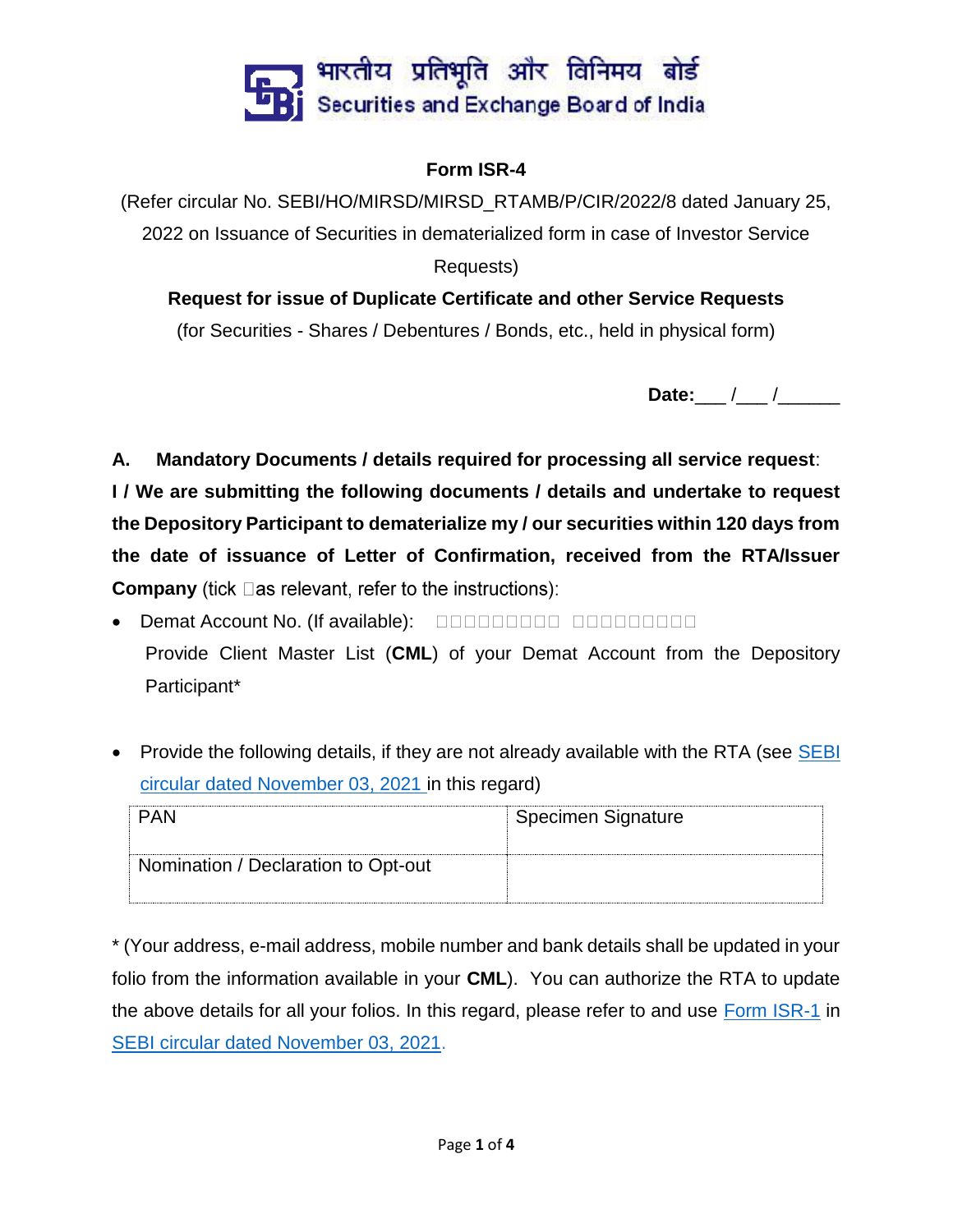

I / We request you for the following (tick  $\Box$  relevant box) **B.**

| Issue of Duplicate certificate                                                    | □Claim from Unclaimed<br><b>Suspense</b><br>Account |  |
|-----------------------------------------------------------------------------------|-----------------------------------------------------|--|
| $\Box$ Replacement / Renewal / Exchange of<br>securities certificate              | $\Box$ Endorsement                                  |  |
| Sub-division / Splitting of securities   □ Consolidation of Folios<br>certificate |                                                     |  |
| □ Consolidation of Securities certificate                                         | $\Box$ Transmission                                 |  |
| $\Box$ Transposition (Mention the new order of holders here)                      |                                                     |  |

## **C. I / We are enclosing certificate(s) as detailed below\*\*:**

| Name of the Issuer         |                |
|----------------------------|----------------|
| Company                    |                |
| <b>Folio Number</b>        |                |
| Name(s) of the security    | $\mathbf{1}$ . |
| holder(s) as<br>the<br>per | 2.             |
| certificate(s)             | 3.             |
| Certificate numbers        |                |
| Distinctive numbers        |                |
| Number & Face value of     |                |
| securities                 |                |

\*\* Wherever applicable / whichever details are available

### **D. Document / details required for specific service request:**

I. Duplicate securities certificate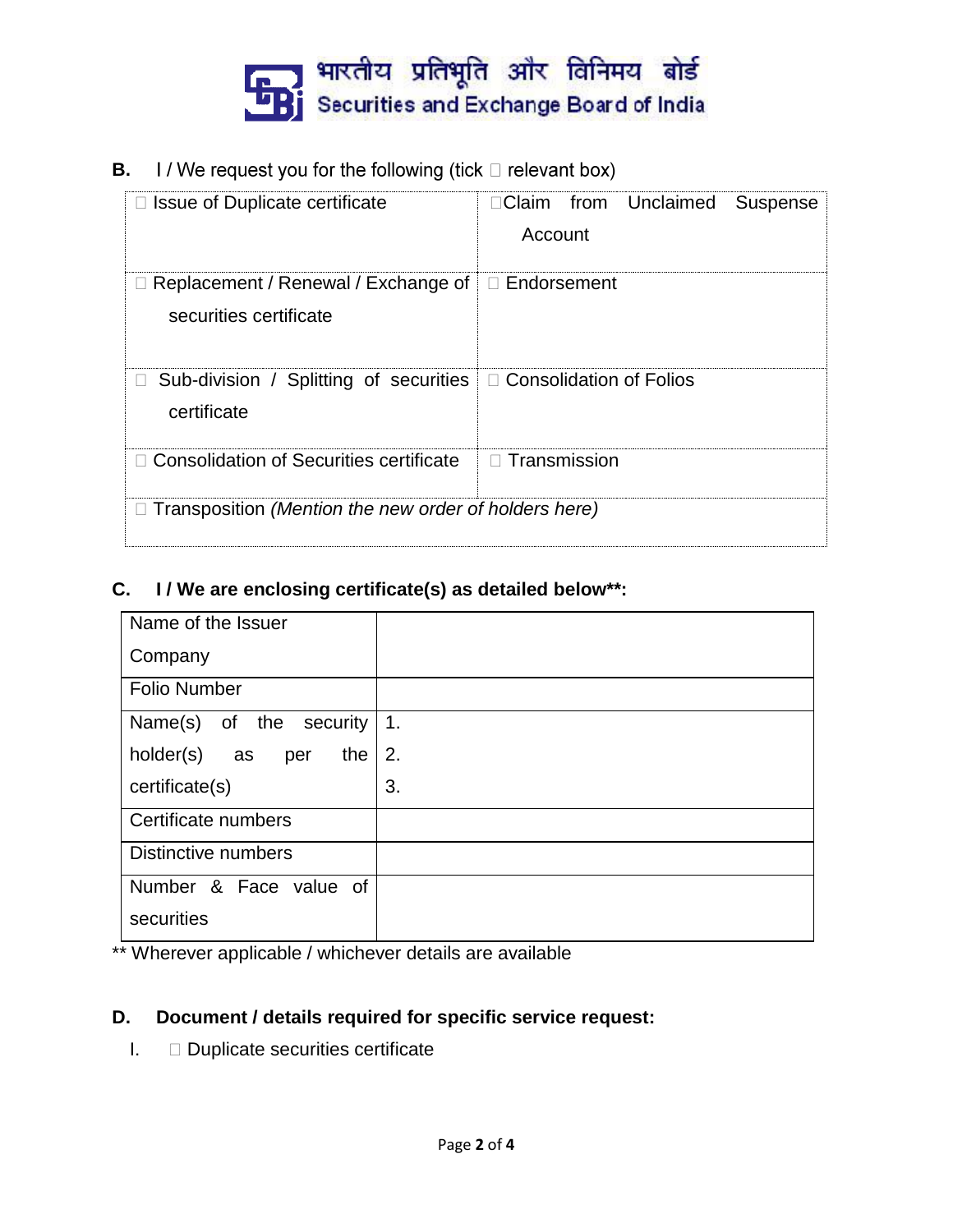

### II. Claim from Unclaimed Suspense Account

|            | (in |
|------------|-----|
| numbers)   |     |
|            |     |
| (in words) |     |
|            |     |

 $III.$   $\Box$  Replacement / Renewal / Exchange of securities certificate (that is defaced, mutilated, torn, decrepit, worn out or where the page on the reverse is fully utilized)

- IV. **Endorsement**
- V.  $\square$  Sub-division / Splitting of securities certificate
- VI.  $\Box$  Consolidation of securities certificate/Folios
- VII. **Transmission**
- VIII. **Transposition**

*Provide / attach original securities certificate(s) for request for item numbers III to VIII above.*

**Declaration**: All the above facts stated are true and correct to best of my / our knowledge and belief.

|           | <b>Security Holder 1 / Claimant</b> | <b>Security Holder 2</b> | <b>Security</b><br>Holder 3 |
|-----------|-------------------------------------|--------------------------|-----------------------------|
| Signature | $\sqrt{}$                           | √                        | $\checkmark$                |
| Name      | √                                   | ✓                        | $\vee$                      |